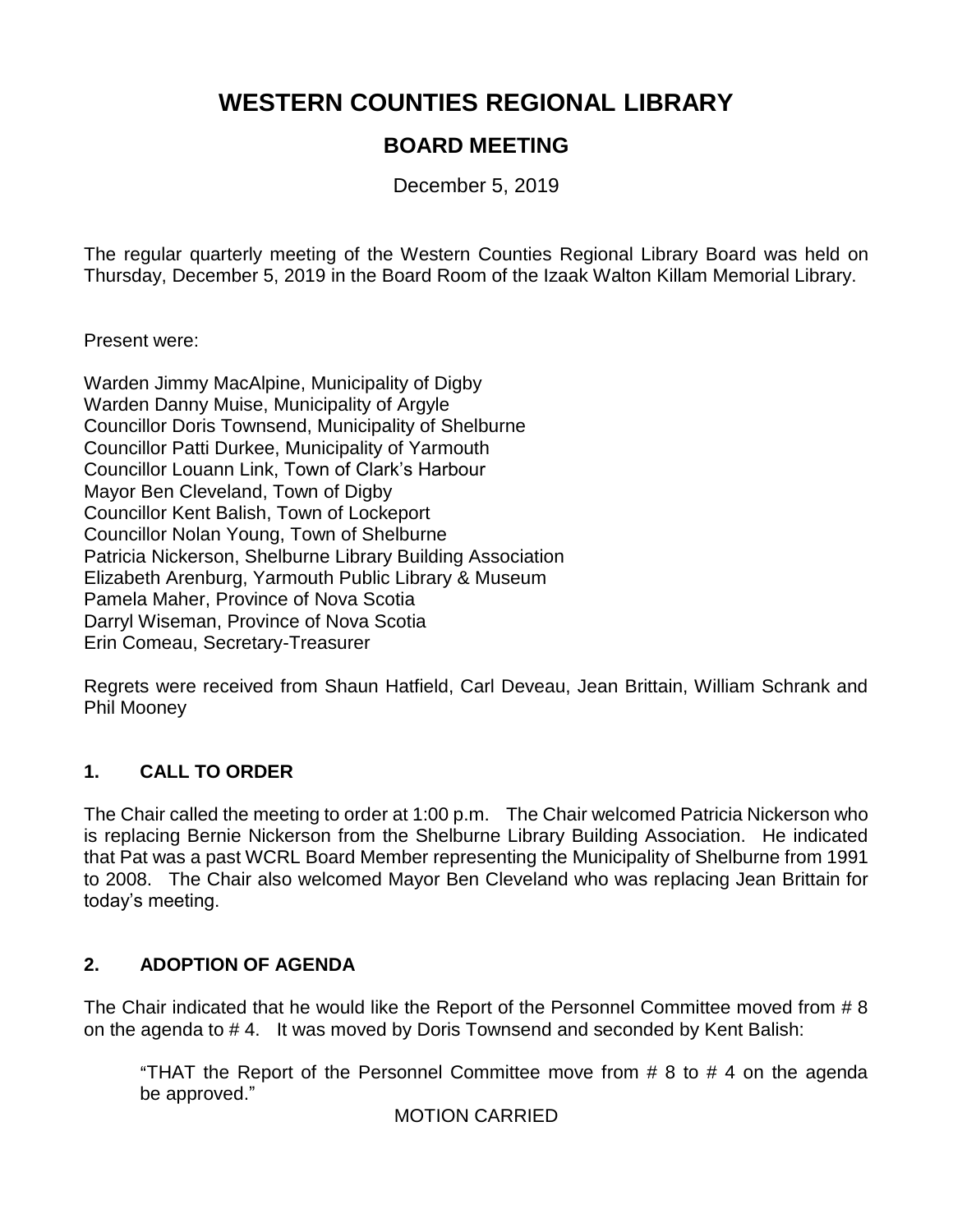### **3. MINUTES OF THE PREVIOUS MEETING**

The minutes of the previous meeting were circulated. It was moved by Patti Durkee and seconded by Nolan Young:

ATHAT the minutes of the September 19, 2019 Board Meeting be approved as circulated."

### MOTION CARRIED

### **4. BUSINESS ARISING FROM THE MINUTES**

#### **4.1 Board Committees Terms of Reference**

The revised Terms of Reference for Board Committees were circulated. It was moved by Nolan Young and seconded by Danny Muise:

"THAT the newly revised Board Committees Terms of Reference be approved as presented."

#### MOTION CARRIED

Erin noted that the Terms of Reference will be reformatted and sent to all members so that they can be inserted in the member's Trustee Manuals.

#### **5. REPORT OF PERSONNEL COMMITTEE**

In the absence of the Personnel Committee chair, Patti Durkee reported that the Personnel Committee met on November 19, 2019.

At 1:07 p.m., it was moved by Patti Durkee and seconded by Danny Muise:

"THAT the Board go in camera."

# MOTION CARRIED

Erin Comeau and Yvonne LeBlanc left the meeting.

At 1:20 p.m., Erin Comeau and Yvonne LeBlanc rejoined the meeting.

It was moved by Patti Durkee and seconded by Elizabeth Arenburg:

"THAT a letter be sent to a complainer."

# MOTION CARRIED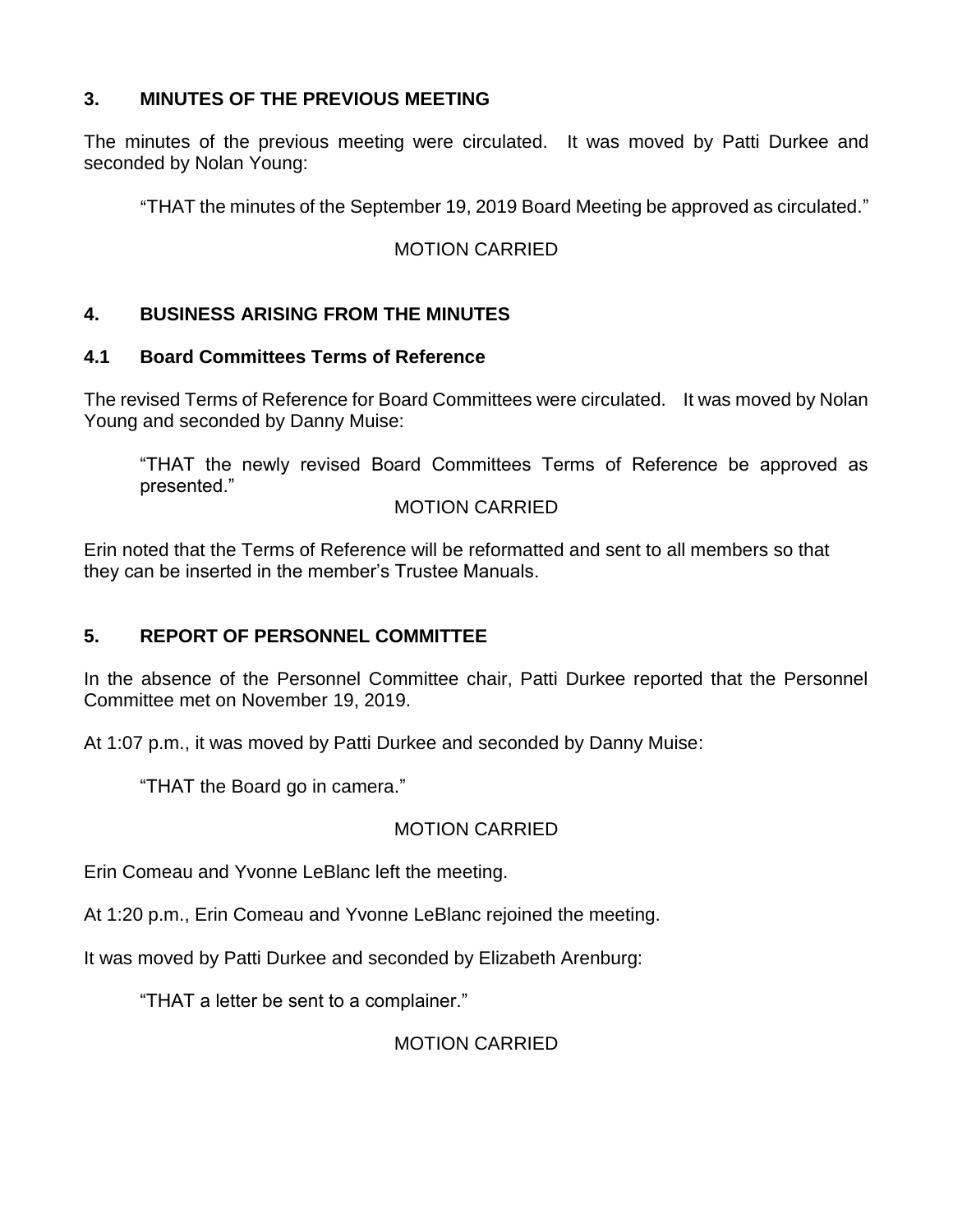# **6. CHAIR'S REPORT**

Jimmy reported that at the LBANS/NSLA Conference in October, he attended his last LBANS Executive Committee meeting as President and as a member of the LBANS Executive. He thanked Doris Townsend for agreeing to represent WCRL on the LBANS Executive Committee. Last week, the Negotiations Committee met with Union representatives to discuss a wage reopener and a 1% salary increase was presented. The Union is presently polling their members. A discussion was held on the fact that the Nova Scotia government has put the proposed new funding formula on hold while they work through issues with some municipalities.

# **7. DIRECTOR**=**S REPORT**

Erin indicated that her Director's Report was circulated. She added to this report that she has been overseeing the renovations at the Digby Library and that things are progressing well.

# **8. LBANS REPRESENTATIVE REPORT**

Doris Townsend reported that she attended her first meeting on the LBANS Executive in November - the minutes of that meeting were circulated. She indicated that the Executive plans on updating the 1999 Strategic Plan, and if any board member wanted to provide their thoughts on it, to let her know as the next Executive meeting is on January 25<sup>th</sup>.

At this point, Patti Durkee left the meeting.

# **9. FINANCIAL STATEMENT**

The October 31, 2019 Financial Statement was circulated. It was moved by Doris Townsend and seconded by Pamela Maher:

"THAT the Board approve the October 31, 2019 Financial Statement as presented."

# MOTION CARRIED

# **10. NEW BUSINESS**

# 10.1 Naloxone

A lengthy discussion was held on whether library staff should be offered the Naloxone training on top of their first aid training, and whether there should be Naloxone kits in all 10 branches. There are two types of kits: one kit has needles which are free; and the other kit has nasal spray which has a cost. Erin will look into Naloxone training, the purchase of kits, if any, and the associated liability if something were to go wrong when this drug was administered. She will report back at the next meeting.